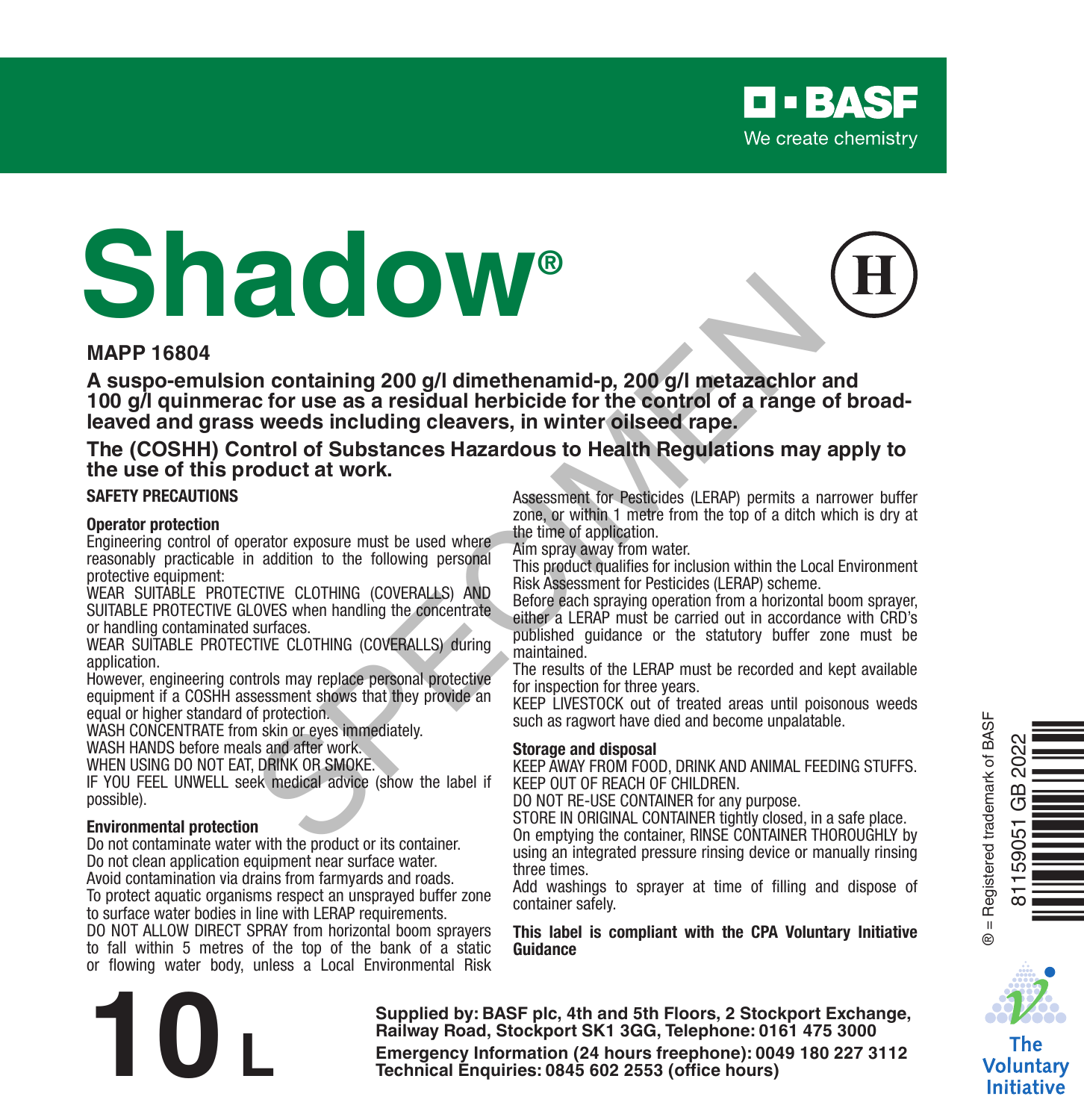# **Shadow®**

**A suspo-emulsion containing 200 g/l dimethenamid-p, 200 g/l metazachlor and 100 g/l quinmerac**

# **Warning**

**May cause an allergic skin reaction. Suspected of causing cancer.**

# **Very toxic to aquatic life with long lasting effects.**

# **IMPORTANT INFORMATION**

# **FOR USE ONLY AS AN AGRICULTURAL HERBICIDE**

| Do not handle until all safety precautions have been<br>read and understood.<br>Avoid breathing vapours.<br>Wear protective gloves and eye/face protection.<br>IF ON SKIN (or hair): Wash with plenty of soap and water.<br>IF exposed or concerned: Call a POISON CENTRE or doctor/<br>physician.<br>Dispose of contents/container to a licensed hazardous-waste<br>disposal contractor or collection site except for empty clean<br>containers which can be disposed of as non-hazardous waste.<br>To avoid risks to human health and the environment, comply with<br>the instructions for use. |                                    |  |  |  |
|---------------------------------------------------------------------------------------------------------------------------------------------------------------------------------------------------------------------------------------------------------------------------------------------------------------------------------------------------------------------------------------------------------------------------------------------------------------------------------------------------------------------------------------------------------------------------------------------------|------------------------------------|--|--|--|
| <b>IMPORTANT INFORMATION</b>                                                                                                                                                                                                                                                                                                                                                                                                                                                                                                                                                                      |                                    |  |  |  |
| FOR USE ONLY AS AN AGRICULTURAL HERBICIDE                                                                                                                                                                                                                                                                                                                                                                                                                                                                                                                                                         |                                    |  |  |  |
| <b>CROPS:</b>                                                                                                                                                                                                                                                                                                                                                                                                                                                                                                                                                                                     | Winter oilseed rape                |  |  |  |
| MAXIMUM INDIVIDUAL DOSE:                                                                                                                                                                                                                                                                                                                                                                                                                                                                                                                                                                          | 2.5   product / ha                 |  |  |  |
| <b>MAXIMUM TOTAL DOSE:</b>                                                                                                                                                                                                                                                                                                                                                                                                                                                                                                                                                                        | 2.5   product / ha / crop          |  |  |  |
| LATEST TIME OF APPLICATION:                                                                                                                                                                                                                                                                                                                                                                                                                                                                                                                                                                       | Before 7th true leaf stage (GS 17) |  |  |  |
| <b>Aquatic Buffer Zone</b>                                                                                                                                                                                                                                                                                                                                                                                                                                                                                                                                                                        | 5 metres                           |  |  |  |

# **Other specific restrictions:**

Applications shall be limited to a total dose of not more than 1.0 kg metazachlor/ha in a three-year period on the same field.

**READ THE LABEL BEFORE USE. USING THIS PRODUCT IN A MANNER THAT IS INCONSISTENT WITH THE LABEL MAY BE AN OFFENCE. FOLLOW THE CODE OF PRACTICE FOR USING PLANT PROTECTION PRODUCTS.**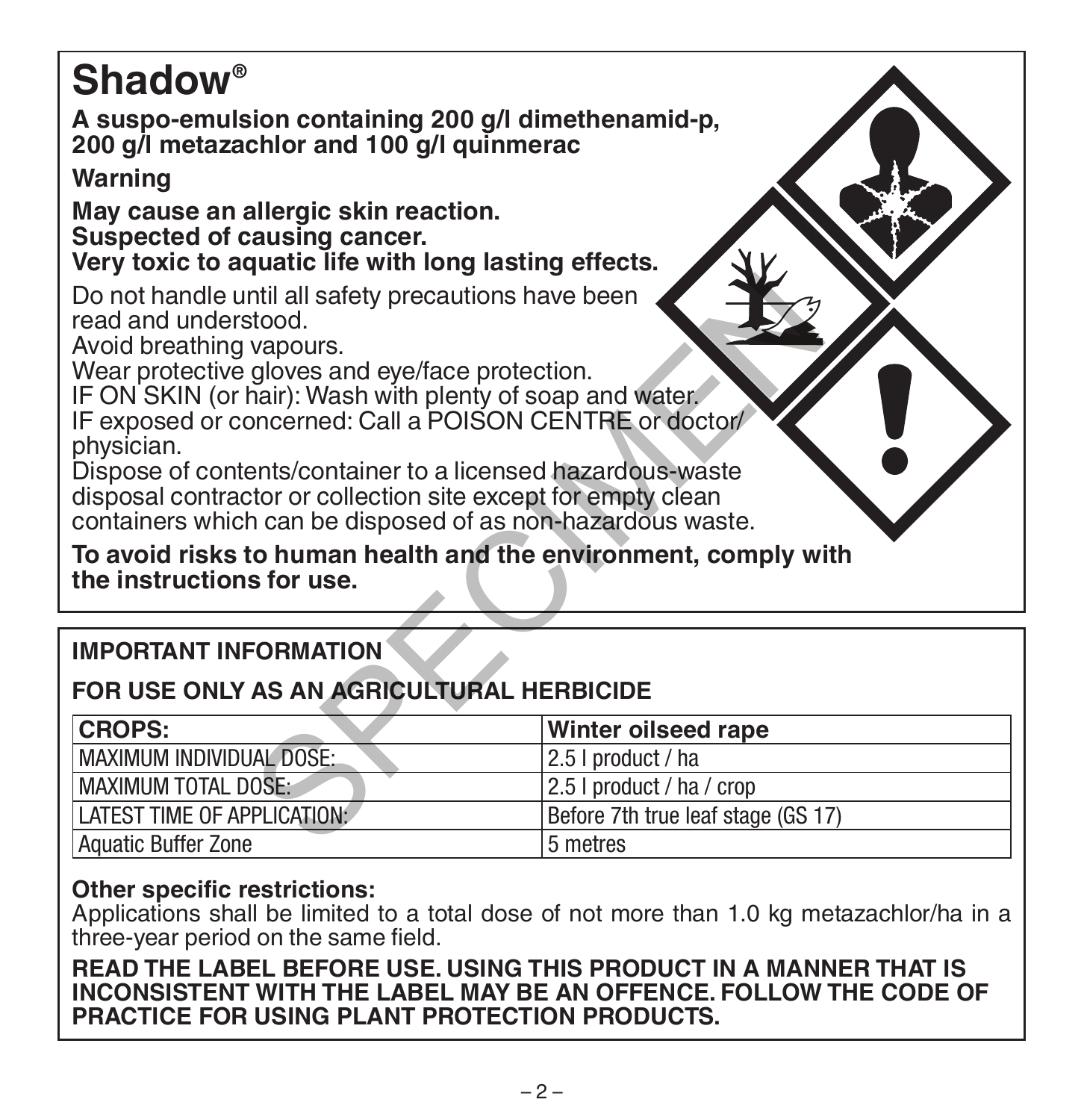# **DIRECTIONS FOR USE**

IMPORTANT: This information is approved as part of the Product Label. All instructions within this section must be read carefully in order to obtain safe and successful use of this product.

Shadow is a residual herbicide that can be used on all varieties of winter oilseed rape for the control of a range of broad leaved and grass weeds.

#### **Restrictions/Warnings**

When Shadow is applied pre-emergence, it is important for crop safety to ensure physical separation of the herbicide from the seed. Ensure that the seed is well covered with soil to a depth of 15 mm. With direct-drilled crops, harrow across the slits to cover the seed before spraying.

Do not disturb the soil after application.

Do not apply to broadcast crops until the crop has attained the two fully expanded cotyledon growth stage.

Shadow is suitable for use on all soil types as defined by Soil Texture (85) System, except sands and very light soils and soils containing more than 10% organic matter.

Do not apply to stony soils; i.e. stones, flints or chalk readily visible on surface. On brashy and stony soils, Shadow may cause some reduction in crop vigour and/or plant stand.

Do not apply to cloddy seedbeds. Seedbeds must have a fine, firm tilth for optimum weed control. Loose or cloddy seedbeds must be consolidated prior to application.

Do not apply when heavy rain is forecast and do not use on waterlogged soil or soils prone to waterlogging. Crop thinning or reductions in crop vigour can occur if there is very wet weather after application. Where a crop check has occurred, this normally grows out after a few weeks and yields are normally unaffected. bled pre-emergionce, it is important for crop satety to ensure phy<br>ed. Ensure that the seed is well covered with soil to a depth of 15<br>the slits to cover the seed before spraying.<br>Lafter application.<br>Cast crops until the c

Soil moisture is required for effective weed control via root uptake. Residual control may be reduced under prolonged dry conditions.

Weeds germinating from depth may not be controlled.

Do not apply Shadow to crops suffering from stress, which may be caused, for example, by pests, disease, waterlogging, poor seedbed conditions or previous chemical treatment.

Under frosty conditions a transient scorch may occur.

#### **Extreme care should be taken to avoid damage by drift onto plants outside the target area.**

Care should be taken to avoid overlap of spray swaths.

To reduce the risk of movement of Shadow to water:-

a. On clay soils, create a fine, consolidated seedbed to slow the downward movement of water.

b. Do not apply Shadow to dry soil. Moist soils have fewer and smaller cracks.

c. Do not apply Shadow if heavy rain is forecast, wait until after the event.

### **Weed control**

Shadow is taken up via cotyledons and roots and takes maximum affect before, or shortly after, weed emergence. Optimum results are obtained from applications made to fine, firm and moist seedbeds.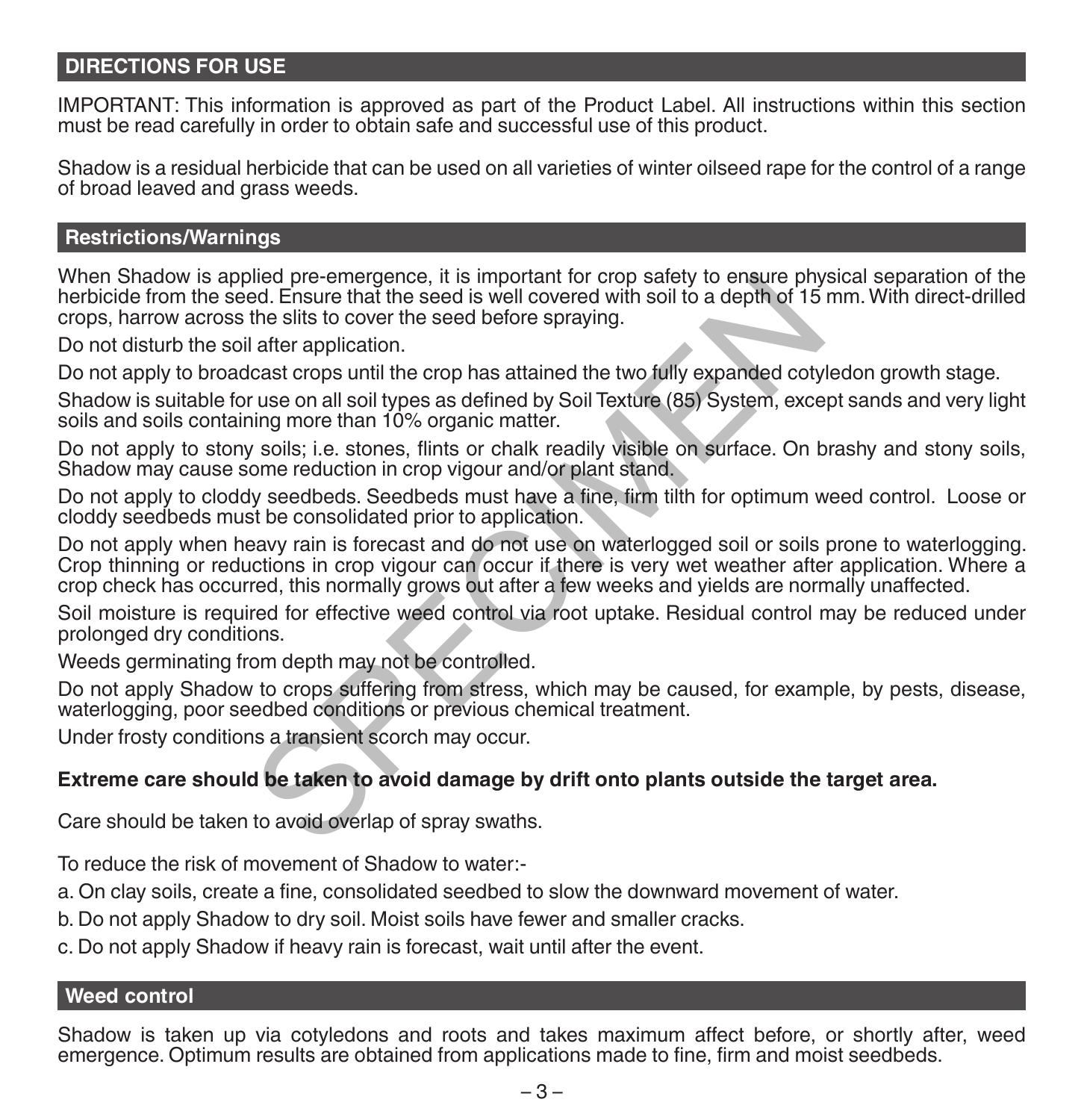# **Susceptibility of weeds to single applications of Shadow.**

|                                                                                                                                             | <b>Application</b><br>pre-emergence of weed<br>$2.5$ I/ha | <b>Application</b><br>post-emergence of weed<br>$2.5$ I/ha |  |
|---------------------------------------------------------------------------------------------------------------------------------------------|-----------------------------------------------------------|------------------------------------------------------------|--|
|                                                                                                                                             | Weed susceptibility rating                                | Maximum susceptible growth stage of<br>weed                |  |
| <b>Weed species</b>                                                                                                                         | Rating                                                    | <b>Rating</b>                                              |  |
| Black-grass                                                                                                                                 | <b>MS</b>                                                 | 1 true leaf (MR)                                           |  |
| Chickweed, Common                                                                                                                           | S                                                         | 2 true lvs                                                 |  |
| Cleavers                                                                                                                                    | S                                                         | 2 Whorls                                                   |  |
| Crane's-bill, Cut-leaved                                                                                                                    | S                                                         | Cotyledon                                                  |  |
| Crane's-bill, Round-leaved                                                                                                                  | S                                                         | Cotyledon                                                  |  |
| Crane's-bill, Small-flowered                                                                                                                | S                                                         | Cotyledon                                                  |  |
| Dead-nettle, Red                                                                                                                            | S                                                         | Cotyledon (MS)                                             |  |
| Fat Hen                                                                                                                                     | S                                                         | Pre-em                                                     |  |
| Forget-me-not, Field                                                                                                                        | <b>MS</b>                                                 | Pre-em                                                     |  |
| Groundsel, Common                                                                                                                           | S                                                         | Pre-em                                                     |  |
| Mayweed, Scented                                                                                                                            | $\mathbf{s}$                                              | Pre-em                                                     |  |
| Pansy, Field                                                                                                                                | <b>MR</b>                                                 | Pre-em                                                     |  |
| Poppy, Common                                                                                                                               | S                                                         | Pre-em                                                     |  |
| Shepherd's-purse                                                                                                                            | S                                                         | 2 true leaf (MS)                                           |  |
| Sowthistle, Field                                                                                                                           | $\mathsf{S}$                                              | Pre-em                                                     |  |
| Speedwell, Common Field                                                                                                                     | S                                                         | 2 true lvs                                                 |  |
| Speedwell, lvy-leaved                                                                                                                       | S                                                         | Pre-em                                                     |  |
| $S =$ Susceptible<br>MS = Moderately Susceptible<br>$MR = Modern$ Moderately Resistant<br>$R =$ Resistant<br>Pre-em = Pre-emergence of weed |                                                           |                                                            |  |
| <b>Resistance Management</b>                                                                                                                |                                                           |                                                            |  |

| <b>Resistance Management</b> |  |    |                   |  |  |
|------------------------------|--|----|-------------------|--|--|
| GROUP                        |  | 15 | <b>HERBICIDES</b> |  |  |
|                              |  |    |                   |  |  |

Strains of some annual grasses (e.g. black-grass, wild-oats, and Italian rye-grass) have developed resistance to herbicides, which may lead to poor control. A strategy for preventing and managing such resistance should be adopted. Guidelines have been produced by the Weed Resistance Action Group (WRAG) and copies are available from the HGCA, CPA, your distributor, crop adviser or product manufacturer.

Repeated use of herbicides with the same mode of action can increase the risk of strains of weeds developing resistance to these compounds, leading to poor control. In order to minimise the risk, a strategy for preventing and managing such resistance should be adopted. Use products with different modes of action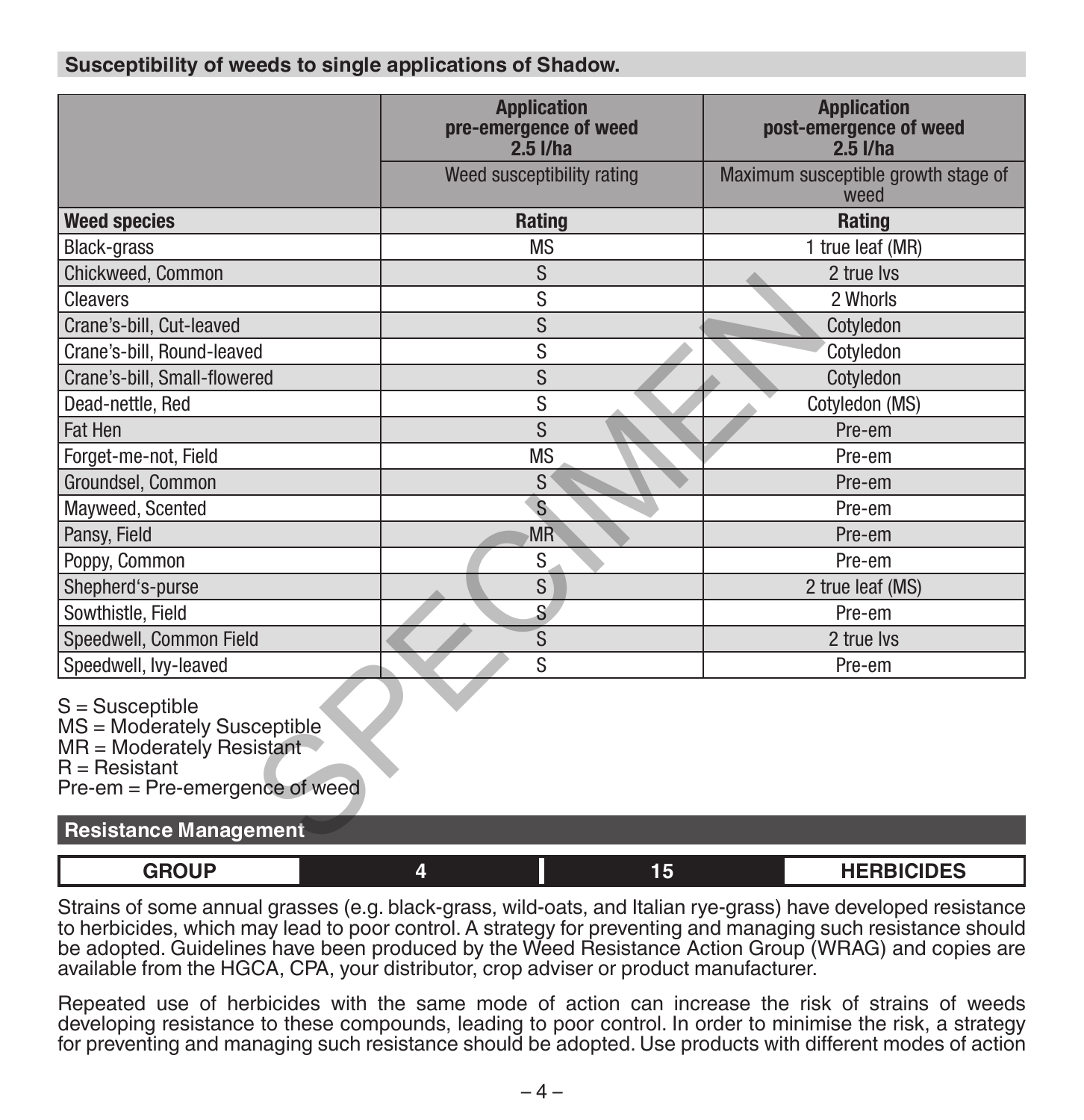and from different chemical groups in sequence or tank-mix, in conjunction with effective cropping rotation and cultivation techniques. In all cases the recommended rate of use should be adhered to. Follow WRAG guidelines.

# **Key elements of the resistance management strategy for Shadow:**

- Always follow WRAG guidelines for preventing and managing herbicide resistant weeds.
- Maximise the use of cultural control measures wherever possible (e.g. crop rotation, ploughing, stale seedbeds, delayed drilling, etc).
- Use tank mixes or sequences of effective herbicides with different modes of action within individual crops, or successive crops.
- For the control of herbicide resistant grass weeds, always use Shadow in sequence with other effective graminicides with different modes of action.
- Monitor fields regularly and investigate the reasons for any poor control.

# **Crop Specific Information**

Shadow can be used on all varieties of winter oilseed rape.

### **Time of application**

Shadow may be applied pre- or post-emergence of the crop but for optimum activity application must be preemergence or early post-emergence of the weeds. iliterent modes of action.<br>
mation<br>
on all varieties of winter oilseed rape.<br>
and investigate the reasons for any poor control.<br>
and investigate of winter oilseed rape.<br>
<br>
and the control of the weeds.<br> **SPECIME AND ASSEMS** 

# **Extreme care must be taken to avoid spray drift onto non-crop plants outside the target area.**

#### **Pre-crop emergence** applications:-

- should be made before the crop seed chits, which in optimum conditions may occur within 48 hours of drilling.
- should only be made on medium and heavy soils (as defined by the ADAS Soil Texture (85) System).

DO NOT USE Shadow pre-crop emergence when any of the following conditions apply:-

- When crop has been broadcast.
- The crop seed has started to germinate (i.e. 48 hours after drilling)
- Seed is not covered with 15 mm of soil;
- When heavy rain is forecast:
- Dry, cloddy or open seedbeds;
- Late drilled crops as a guide these are crops drilled later than the first week in September in Northern England and Scotland and later than mid-September in the rest of the UK;
- Stony soils, i.e. stones, flints or chalk are readily visible on the soil surface.

**Post-crop emergence** applications can be made in the following circumstances:

- When the majority of the crop has two fully expanded cotyledons and up to the sixth true leaf growth stage (GS 16);
- On light, medium and heavy soils (as defined by the ADAS Soil Texture (85) System);
- When seedbed conditions are not ideal for pre-emergence use;
- When the seed is not covered with 15 mm of soil (as with broadcast crops):
- To light, stony, brashy or gravely soils, particularly if heavy rainfall was forecast for the period following drilling;
- When late-drilled crops are to be treated.

# **Rate of application**

Apply 2.5 litres/hectare Shadow in a recommended water volume of 200 litres of water per hectare.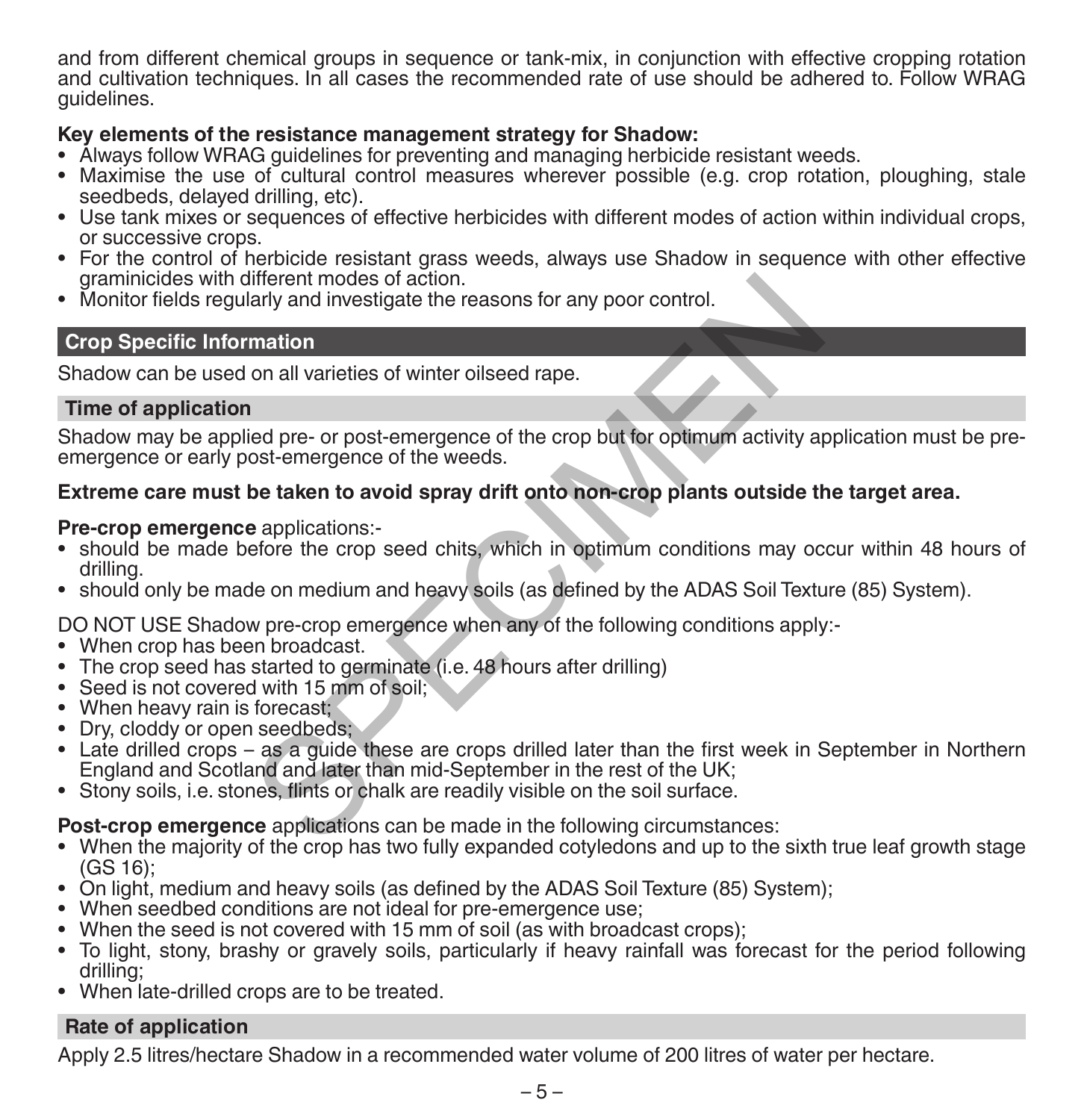#### Qualified recommendation

Shadow may be applied at 2.5 l/ha in 100 litres of water per hectare however this recommendation has not been supported by effectiveness or crop safety data.

### **Following Crops**

#### **Following crops after normally harvested winter oilseed rape**

Any crop can follow normally harvested winter oilseed rape treated with Shadow. Ploughing is not essential before sowing a following cereal crop, but is required for all other crops.

#### **Re-drilling due to crop failure**

In the event of crop failure, the following crops may be sown after cultivating to a depth of at least 15 cm:

**Re-drilling the same autumn:** Winter wheat (excluding durum).

**Re-drilling the following spring:** Cereals (excluding durum wheat), spring oilseed rape, peas and field beans. rop failure<br>
ilure, the following crops may be sown after cultivating to a depth<br> **e autumn:** Winter wheat (excluding durum).<br>
wing spring: Cereals (excluding durum wheat), spring oilseed<br>
beans.<br>
spray solution than is re

### **Mixing and Application**

#### **Mixing**

Never prepare more spray solution than is required.

Fill the spray tank three quarters full with water and start the agitation.

To ensure thorough mixing of the product, invert the container several times before opening.

Add the required quantity of Shadow to the spray tank while re-circulating.

Fill up the tank with water and continue agitation until spraying is completed.

On emptying the product container, rinse container thoroughly by using an integrated pressure rinsing device or manually rinsing three times.

Add washings to sprayer at time of filling and dispose of container safely.

#### **Application**

Shadow should be applied in a recommended water volume of 200 litres/ hectare. Apply as a MEDIUM spray, as defined by BCPC.

#### **Tank cleaning**

Wash sprayer thoroughly immediately after use, using clean water and following the sprayer cleaning guidance provided by the equipment manufacturer.

#### **Compatibility**

For details of compatibilities contact your distributor, local BASF representative or the BASF Technical Services Hotline: 0044 845 602 2553 or visit our website on www.agricentre.basf.co.uk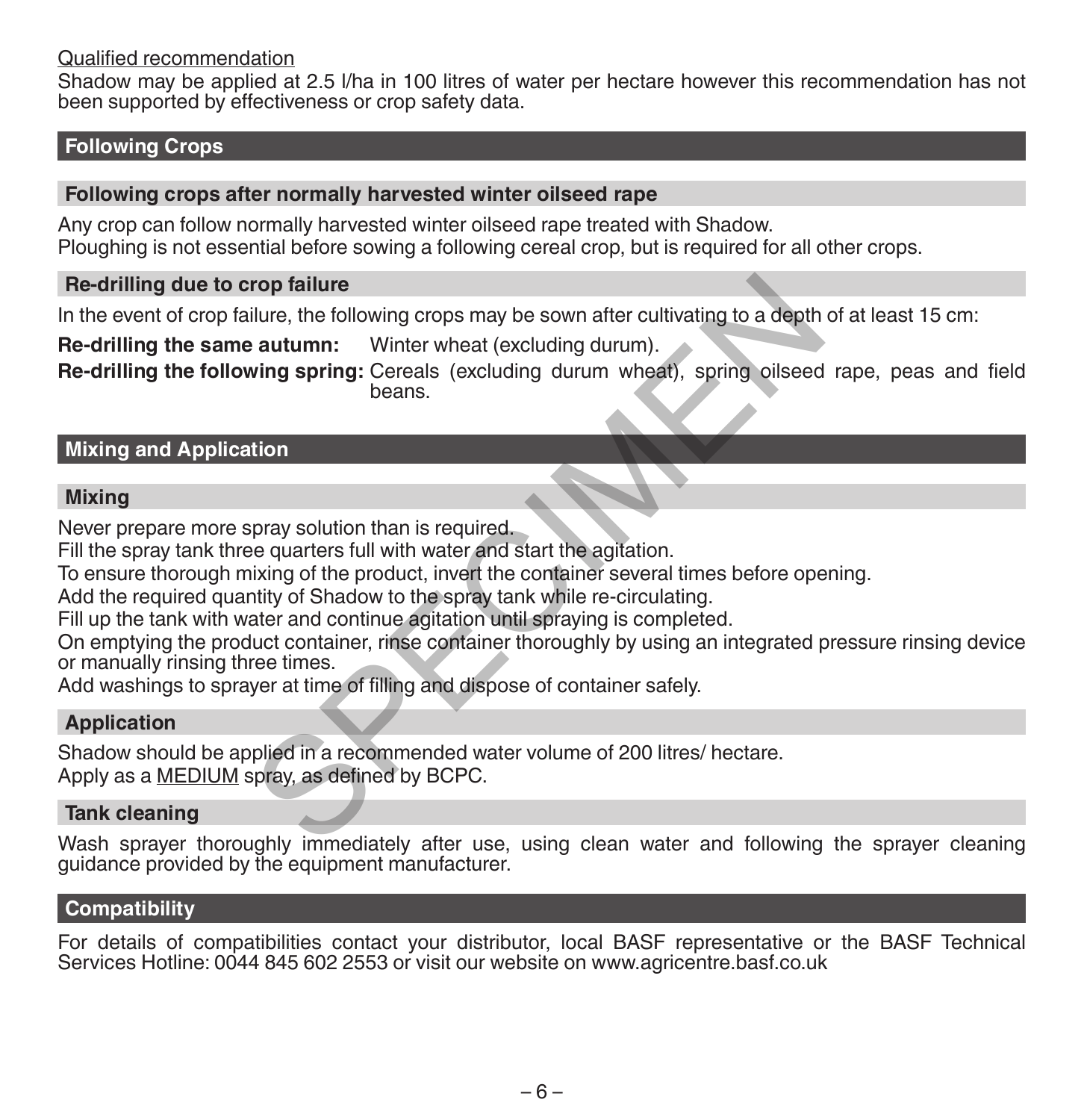# **COMPANY ADVISORY INFORMATION**

This section is not part of the Product Label under Regulation (EC) No 1107/2009 and provides additional advice on product use.

#### Water protection:

This product contains **metazachlor** and **quinmerac,** plus dimethenamid-p and is therefore included in the "**OSR Herbicides? Think Water"** stewardship campaign.

BASF have developed the **wHen2gO** smart tool for water stewardship. To download wHen2gO please see www.agricentre.basf.co.uk.

Following the guidance of **wHen2gO** will help to reduce the risk to water. Alternatively, the following closed periods for application apply:

- Avoid use of **metazachlor** or **quinmerac** after 30th September and do not use after 15th October.
- In high risk areas (drained fields in Safeguard Zones) do not use **metazachlor** or **quinmerac** after 30th September.

For further information, see www.agricentre.basf.co.uk and www.osrherbicides.org.uk or telephone BASF on 0845 602 2553

### **Trade Mark Acknowledgments**

None listed

# **The following does not form part of the authorised label text.**

With many products there is a general risk of resistance developing to the active ingredients. For this reason a change in activity cannot be ruled out. It is generally impossible to predict with certainty how resistance may develop because there are so many crop and use connected ways of influencing this. We therefore have to exclude liability for damage or loss attributable to any such resistance that may develop. To help minimise any loss in activity the BASF recommended rate should in all events be adhered to.

Numerous, particularly regional or regionally attributable, factors can influence the activity of the product. Examples include weather and soil conditions, crop plant varieties, crop rotation, treatment times, application amounts, admixture with other products, appearance of organisms resistant to active ingredients and spraying techniques. Under particular conditions a change in activity or damage to plants cannot be ruled out. The manufacturer or supplier is therefore unable to accept any liability in such circumstances. All goods supplied by us are of high grade and we believe them to be suitable, but as we cannot exercise control over their mixing or use or the weather conditions during and after application, which may affect the performance of the material, all conditions and warranties, statutory or otherwise, as to the quality or fitness for any purpose of our goods are excluded and no responsibility will be accepted by us for any damage or injury whatsoever arising from their storage, handling, application or use; but nothing should be deemed to exclude or restrict any liability upon us which cannot be excluded or restricted under the provisions of the Unfair Contract Terms Act 1977 or any similar applicable law. Horizon and the state and the state of the quality of the particular the mean of the cample of the sexual defined the sextent of the provided present of the property and the vertex of the surface of the surface of the surf

# **Section 6 of the Health and Safety at Work Act**

#### **Additional Product Safety Information**

The product label provides information on a specific pesticidal use of the product; do not use otherwise, unless you have assessed any potential hazard involved, the safety measures required and that the particular use has "off-label" approval or is otherwise permitted under the Plant Protection Product Regulations (EC) No 1107/2009.

The information on this label is based on the best available information including data from test results.



OSR Herbicides? **Think Water** 

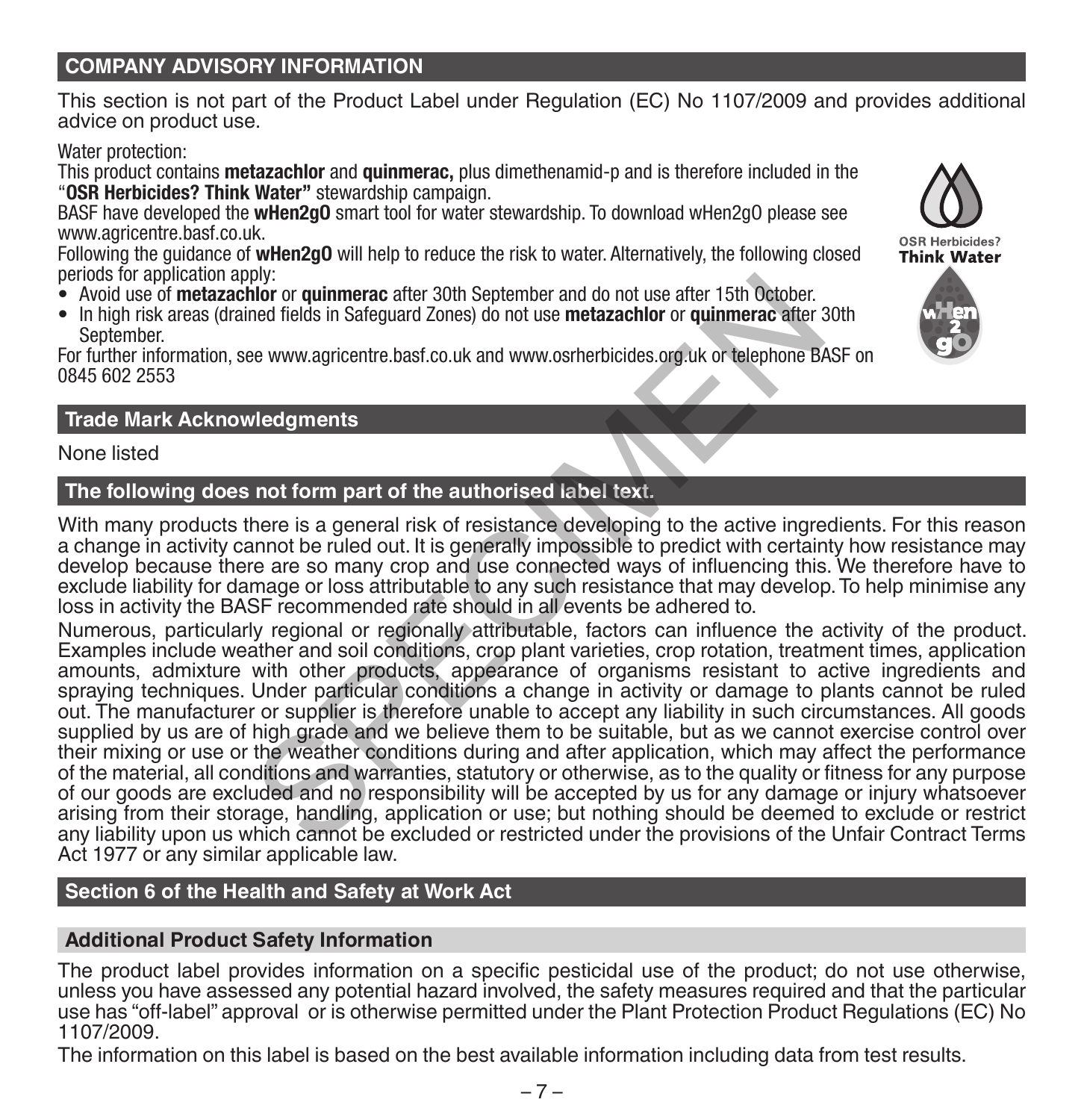# **Safety Data Sheet**

To access the Safety Data Sheet for this product scan the QR code or use the weblink below:



agricentre.basf.co.uk/Shadow/MSDS Alternatively, contact your supplier. Shadow/MSDs